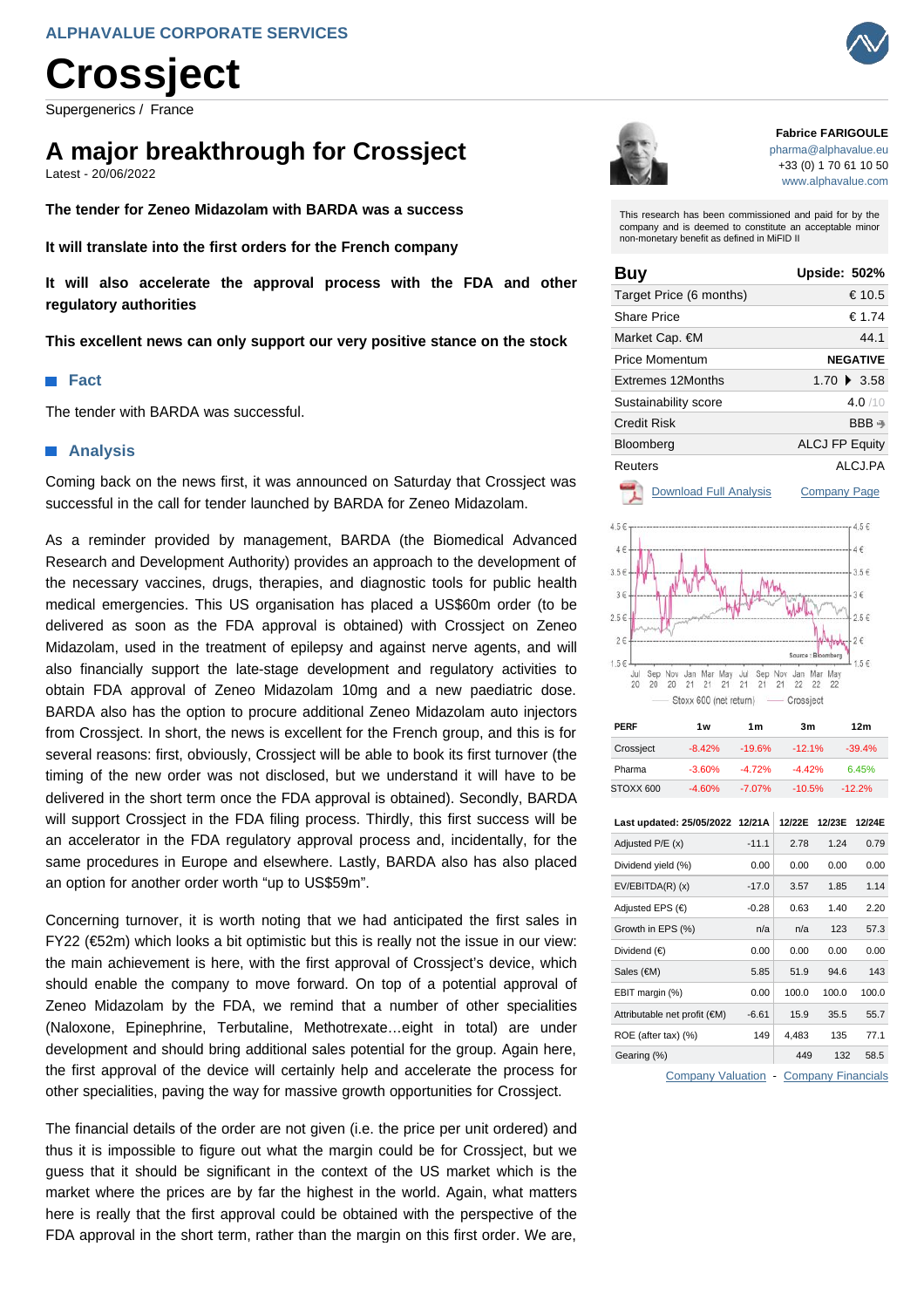of course, convinced that the market will welcome this great news, which should definitely increase the group's credibility and bodes well for the future development of the firm.

### **Impact**

We will update our model after talking to management. However, we are comfortable with our price target, which takes it for granted that the Zeneo device will be approved in the US and Europe. The latest news confirms that the odds are increasing that the product will ultimately be a success, thus our target price leaves considerable upside.